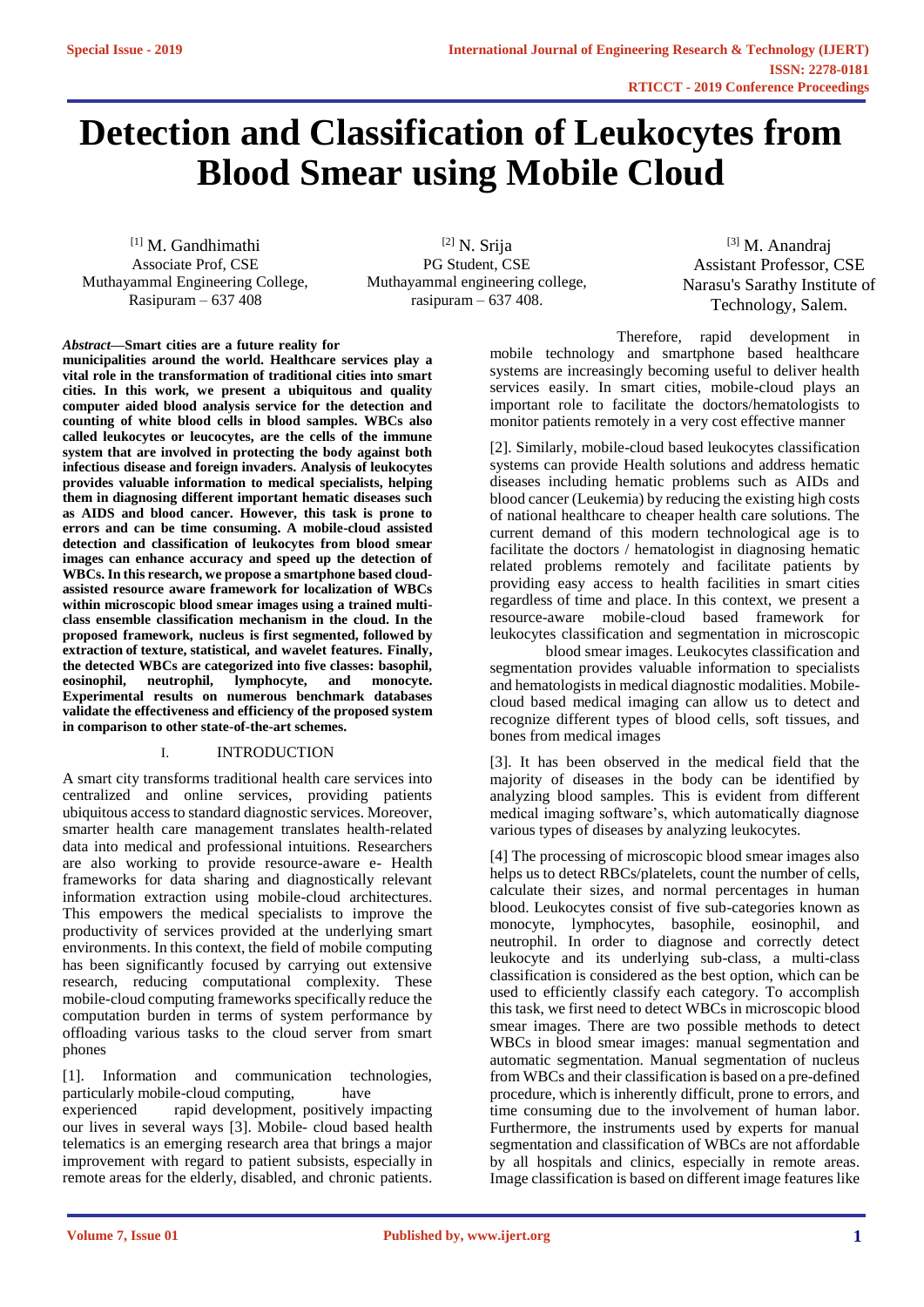histogram of gradients (HOG), edges, geometric, texture, and statistical features

[5]. First step in image classification, is pre-processing, which includes image sharpening, contrast adjustment, and noise removal. Different techniques are used for the enhancement of microscopic images. The enhanced image is further processed for segmentation of WBCs using different segmentation techniques such as manual thresholding

[6], OTSU binarization, fuzzy c-means (FCM)

[7], and active contours

[8]. Active contours are well-known segmentation algorithms and are widely used in various applications such as medical image analysis and computer vision. Active contour models segment the objects from an image using curves, which start around the object and move toward its inner normal. When it reaches the boundary of the segmented object, it stops moving. From the stopping point, shape of the object is detected

[9]. FCM is unsupervised clustering technique which is frequently used in image segmentation, allowing a chunk of data belong to two or more clusters

#### II. LITERATURE REVIEW

This section provides review of related current state-of- theart schemes for leukocytes segmentation and classification. In recent years, various medical applications such as mobile healthcare, remote patient monitoring, and tele-endoscopy services have been developed in smart cities, utilizing mobile-cloud resource rich framework [11]. The gradual advancements of techniques for leukocytes segmentation and classification have been accessible to explore their role in medical filed, because leukocytes segmentation and classification plays a dynamic role in medical hematology to diagnose different hematic pathologies.

#### *A. Computer-Assisted Leukocytes Segmentation and Classification Applications*

Authors in [3] have used thresholding and mathematical morphology for segmentation of cell nucleus. Morphology is a mathematical operation that applies addition/subtraction on blood smear images to separate WBCs, RBCs, and platelets. Threshold segmentation was done to partition the image into background and foreground and the optimal threshold value for the segmentation of WBCs was then selected. Geometrical features were extracted and SVM classifier was used for classification of leukocytes. In another study [16], self- dual multi-scale morphological toggle method was used to segment the nucleus and cytoplasm of WBCs. Watershed transform and level set methods were used to identify the cytoplasm regions. For identification of cytoplasm, there are two different techniques based on granulometric analysis and morphological transformations. This method extracted geometrical features such as area, solidity, eccentricity, perimeter area of convex part of the nucleus, ellipse, and its major axis length. Authors used KNN classifier for the classification of WBCs.

In [17], different segmentation techniques have been used such as global thresholding and FCM, calculating the blue channel of blood smear images for segmenting WBCs. Next, stain colour analysis is performed to get the feature vector of a particular region of interest. Finally, leukocytes are classified as infected or non-infected according to the set threshold value of the dataset. Bikhet et al. [17] enhanced the input image by removing noise and subtracted the foreground. Next, different features such as area of the cell, area of the cytoplasm, area of the nucleus and average colour of the cell were extracted for classification.

#### *B. Mobile-Cloud Computing In Medical Applications*

In recent years, mobile-cloud computing has become a valuable area for researchers [2, 20], mainly focusing to minimize the computational burden on smart devices by offloading computational tasks to cloud server, extending lifespan of smart devices. Guet et al. [21] have done extensive trace-driven assessments that presented efficient offloading extrapolation machines that can effectively reduce resource limitations of smartphone devices to minimize computational burden than other common schemes. In [22], authors showed a resource-aware offloading scheme for a resource constrained smartphone devices. They focused the overall resources of the system including computational power, storage, and communication cost. Main purpose of the system was to save valuable resources up to greater extent. Miettinen and Nurminen [23] described energy consumption as a secondary source for smartphones. In [24], authors have given an extensive review of mobile-cloud computing in the field of mobile-cloud based healthcare. They aided various state-of-the-art methods dictating the constraints of the currently developed approaches. Utilization of cloud computing is mandatory, because most of the image processing techniques required high computational power, storage space, and network bandwidth. In [25], authors presented an adaptive resource discovery based energyefficient technique for mobile cloud computing which works independently with different network environments.

## III. METHODOLOGY

Mobile-cloud based leukocytes segmentation and classification is an advanced technology and through this, system specialists and haematologists can easily diagnose different haematic's locally and remotely. Mobile-cloud based leukocytes classification and segmentation can be performed either on local devices or at cloud. The proposed system will help doctors and haematologists to access blood microscopic images from the database for processing, sharing, and analysis. However, the implementation of such type of framework on mobile device is challenging task due to its limited resources in terms of computational power and storage. Therefore, we combine mobile and cloud computing because it provides better computational speed, storage, and communication services in a scalable way at low cost. The proposed framework is the extended version of our previous work overview of the proposed resourceaware framework is shown in Fig 1.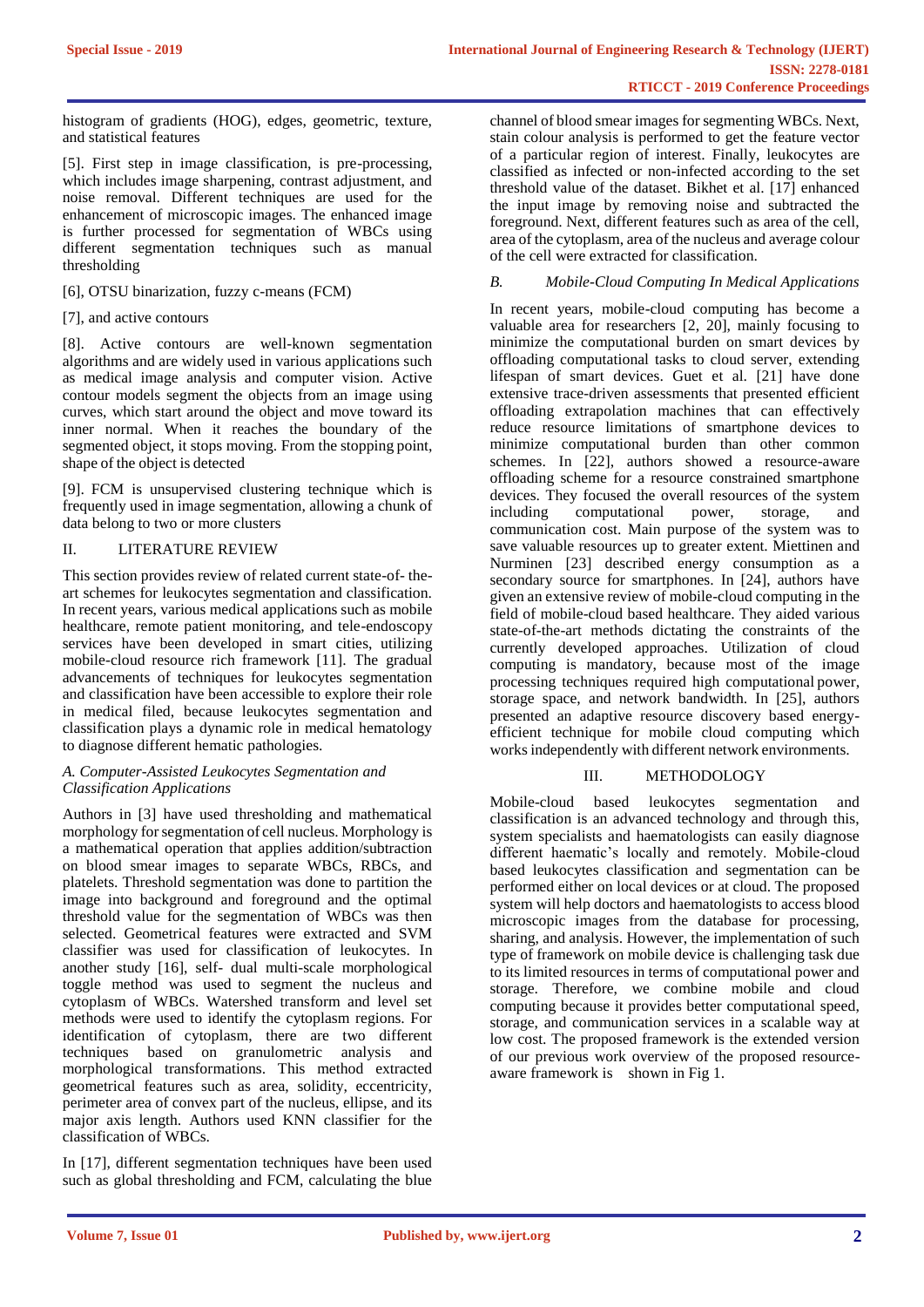

Fig. 1 Proposed mobile-cloud assisted leukocytes segmentation and classification framework

Input blood smear image is first processed to segment nuclei and then different features are extracted from the segmented nuclei for the purpose of training multi-class classifier in the cloud. Trained classifier is used for WBCs classification. This will facilitate the doctors and haematologists to remotely perform haematics related tests anytime without carrying heavy instruments. Features are extracted locally from the microscopic blood smear images, and offloaded to cloud server for further analysis.

## A. *Mobile-Cloud Based Leukocytes Classification*

Current mobiles have limited potential and are not applicable to process complex tasks. Thus, the leukocytes classification and segmentation from microscopic blood smear images is a computationally challenging task and such kind of tasks can be transferred to cloud server for processing. For offloading, a virtual machine (VM) based learning technique is used that can ensure the ability by transferring computationally heavy tasks partially or entirely from a mobile to more prevailing servers such as cloud server [27]. For leukocytes classification and segmentation, a multi-class classifier is trained in the cloud.

## B. *Offloading-Based Learning Automata*

Learning automata in context of mobile-cloud offloading is an adaptive decision making model, which interacts with surrounding environments in discrete time instants. At each time instant, the proposed automata chooses a suitable threshold value for partitioning data and its processing tasks into local and cloud server. Data collected from environment works as an input for the learning automata and therefore it is known as response from the environment. In the underlying scenario, automata gets responses from surrounding environment, i.e., computational power, storage, bandwidth, and battery strength of a mobile phone, and then it shows special reaction (threshold calculation) in that specific situation. The process of threshold selection based on environment parameters is called reinforcement. The variation in the performance of the mobile-cloud adaptive loading framework is termed as "learning", and, therefore, the learning system enhances the performance with respect to time in the process of achieving ultimate goal i.e., ideal threshold value selection. There are various internal and external environmental conditions that can increase or

decrease the performance of the proposed learning technique. The proposed learning automata can be represented as  $LE = \{A, B, C\}$ , where A is input set, B is output set and C represents the environment

## IV. MOBILE-CLOUD ASSISTED LEUKOCYTE ANALYSIS

In this section, the proposed resource aware framework for leukocytes classification and segmentation is explained. The framework consists of three steps: 1) WBC's nuclei



segmentation from microscopic blood smear images, 2) features

extraction from the segmented nuclei, and 3) training of multi-class classifier model on cloud through extracted features for classification of leukocytes into their respective five categories. Segmentation is performed using a colour K-means clustering algorithm. After segmentation, the segmented region is transformed to the frequency domain, where a set of statistical and textural



features are extracted. For effective and resource-class ensemble classification scheme is trained on cloud. The proposed framework has the capability to easily segment and classify WBCs into their corresponding five classes. Fig. 4 describes the schematic representation of the proposed segmentation and cla ssification framework.

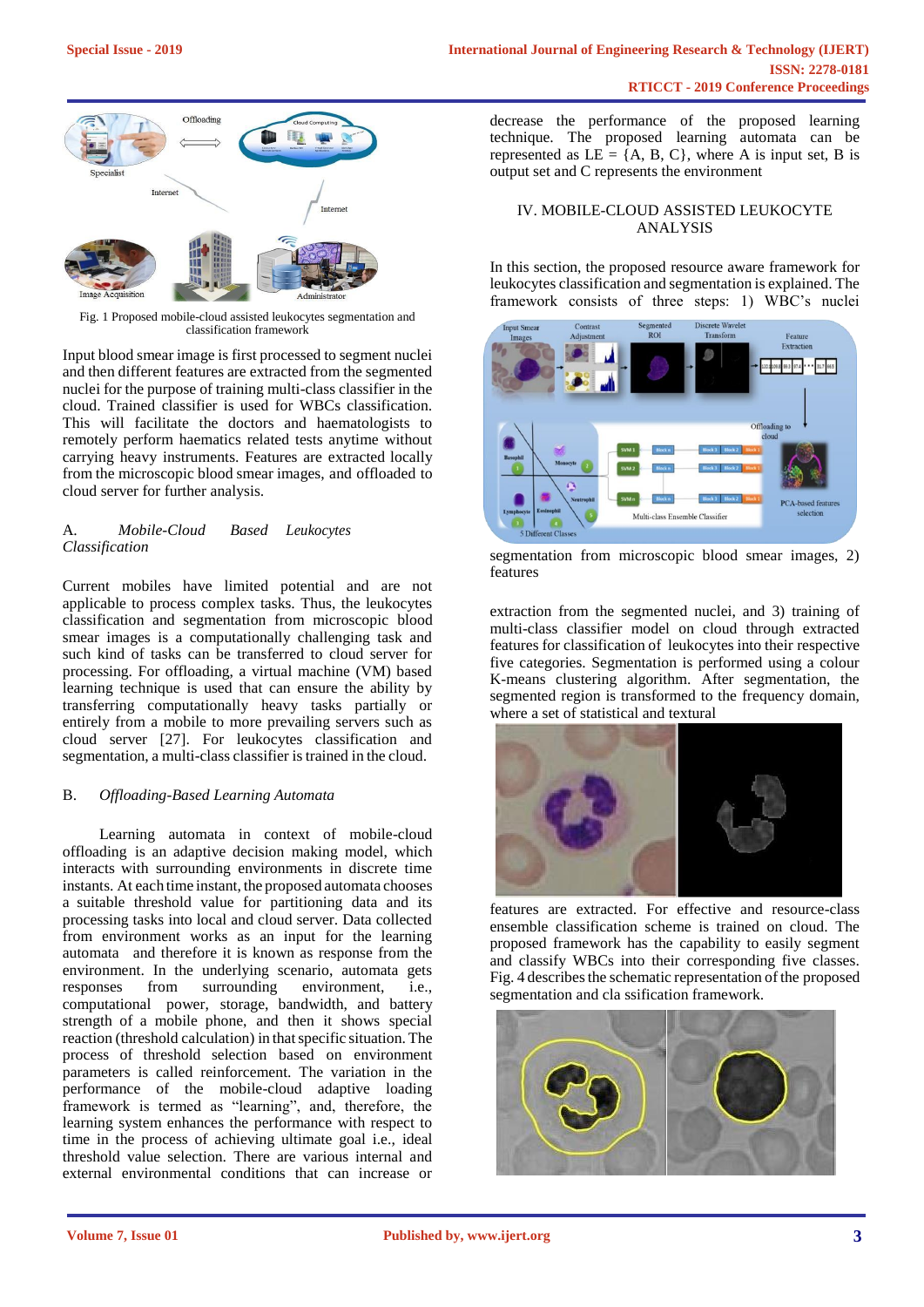#### *Data Acquisition And Pre-Processing*

The study consists of 1030 blood smear WBC samples which were collected from Hayatabad Medical Complex (HMC **2** ) Peshawar, Pakistan. These blood smears were captured with Head Nikon DS-Fi2  $3$ having high-definition color. The digital images were taken with approximately  $100\times$  magnification factor. All the images were saved in JPG format of dimension  $960 \times 1080$  pixels.

## Each of these energy consumption metrics  $\boldsymbol{E}$  no off and **off**

can be calculated as follows:

$$
E_{\text{NO off}} = \left(\frac{D_{\text{out}}}{\sqrt{D_{\text{tot}}}} * \text{e send}\right) + \left(\text{e}_{\text{Mcomp}} * I\right)
$$

In the latter case,  $ETotal > 0$ , shows that energy consumption during program execution on mobile phone is less than executing the same program on cloud. This verifies the feasibility to perform computational tasks locally .

**Total** can have two states: negative or positive. In first case

**Total <0,** means energy consumption during program execution on cloud (training process of our framework) is less than training the same model at local computer. This scenario encourages data offloading processing to cloud.

Herein, **Eno off** refers to local processing without sending data to cloud. In this scenario, most of the energy is consumed during data processing. On the other hand, **Eoff** refers to mobile-cloud computing framework, in which data is adaptively offloaded to cloud and computationally expensive task are performed at the cloud server.

## *Performance Analysis Of The Proposed Framework*

In this section, several experiments were conducted to evaluate the performance of the proposed classification with other state-of-the-art schemes. The comparison is based on four metrics including accuracy, sensitivity, specificity, and precision as given below:

 $Accuracy =$  $(TP+TN)$ 

 $TP+TN+FP+FN$ 

Sensitivity  $=$   $\frac{TP}{P}$ 

 $TP+FN$ 

Specificity=  $^{TN}$ 

 $TP+FN$ 

Precision =  $^{TN}$ 

## $TP+FN$

The results based on the given four metrics are shown in during training, 70% of the images from the dataset were used and remaining 30% were incorporated for testing purpose. In testing phase, 98.6% average accuracy is achieved, which is far better than accuracy achieved by Naïve Bayes and linear classifier. The individual sensitivities of each leukocyte subclasses, especially subgroups like basophils, eosinophil's, and monocytes, are found to be far better in the proposed framework than other state-of-the-art methods. Similarly, specificity and precision scores are higher in case of the proposed method, verifying the performance of our work compared to other methods under consideration

#### IV. CONCLUSION

In this paper, a mobile-cloud assisted framework is presented for segmentation and classification of leukocytes into their corresponding five different classes. Firstly, color k-means algorithm is used to segment WBCs from blood smear images. Next, morphological operations are performed to segment the regions of interests for removing unwanted components. Then, a set of texture, geometrical, and statistical features are extracted from the segmented region. Due to the diverse nature of blood smear images, a single classifier is almost impractical. Therefore, we considered an EMC-SVM for classification of leukocytes. Experimental results confirmed that the proposed method successfully segments WBCs from blood smear images and accurately classifies each of segmented cell into their respective categories which include neutrophil, eosinophil, basophil, lymphocyte, and monocyte. The accuracy of the proposed classifier was found to be higher when compared to linear and naïve Bayes classifiers. The qualitative and quantitative results are encouraging and show that the mobile-cloud assisted framework saves energy consumption and computational time, providing accurate classification and segmentation results.

#### ACKNOWLEDGMENTS

This study is supported by the National Research Foundation of Korea (NRF) grant funded by the Korea government (MSIP) (No. 2016R1C1B2012433).

#### REFERENCES

- [1] Wang, Y., R. Chen, and D.-C. Wang, *A survey of mobile cloud computing applications: perspectives and challenges.* Wireless Personal Communications, 2015. 80(4): p. 1607-1623.
- [2] Sridhar S R and Keerthana R, *2016, "Diffusion Tensor Imaging with Pattern and Surface-based Morphometry-An Analysis of Brain Activity Changes with Image Compression",* American – Eurasian Network for Scientific Information Journal for Advances in Natural and Applied Sciences, ISSN:1995-0772,EISSN:1998- 1090,PP:122-127.
- [3] Silva, B.M., et al., *Mobile-health: a review of current state in 2015.*  Journal of biomedical informatics, 2015. 56: p. 265-272.